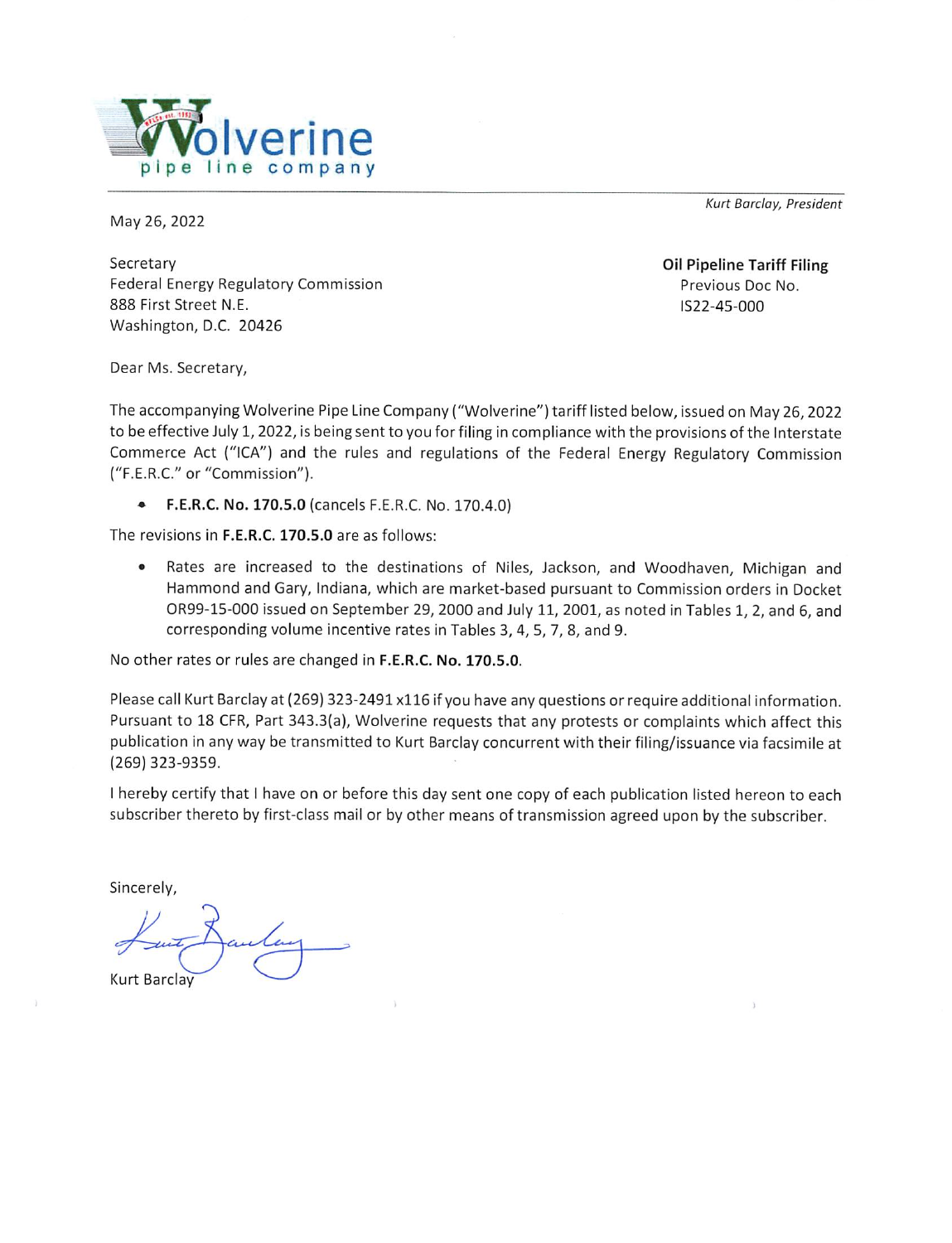# WOLVERINE PIPE LINE COMPANY

### LOCAL AND PROPORTIONAL TARIFF

### CONTAINING

NON-CONTRACT RATES, CONTRACT RATES, AND VOLUME INCENTIVE RATES

THE RATES AND CHARGES NAMED IN THIS TARIFF ARE FOR THE TRANSPORTATION AND DELIVERY OF

## PETROLEUM PRODUCTS

AS DEFINED IN ITEM 10, BY PIPELINES, SUBJECT TO THE REGULATIONS NAMED HEREIN.

### FROM POINTS NAMED IN: TO POINTS NAMED IN: ILLINOIS, AND INDIANA ILLINOIS, INDIANA, AND MICHIGAN

Certain rates included in this tariff, as noted in the tables of rates, are market-based pursuant to Commission orders in Docket No. OR99-15-000, issued September 29, 2000 and July 11, 2001. Issued in compliance with 18 CFR 342.3.

The provisions published herein will, if effective, not result in an effect on the quality of the human environment.

ISSUED: May 26, 2022 EFFECTIVE: July 1, 2022

Issued and Compiled by:

[W] Kurt Barclay S. Flota, President Wolverine Pipe Line Company 8075 Creekside Drive, Suite 210 Portage, MI 49024 (269) 323-2491x116 Fax (269) 323-9359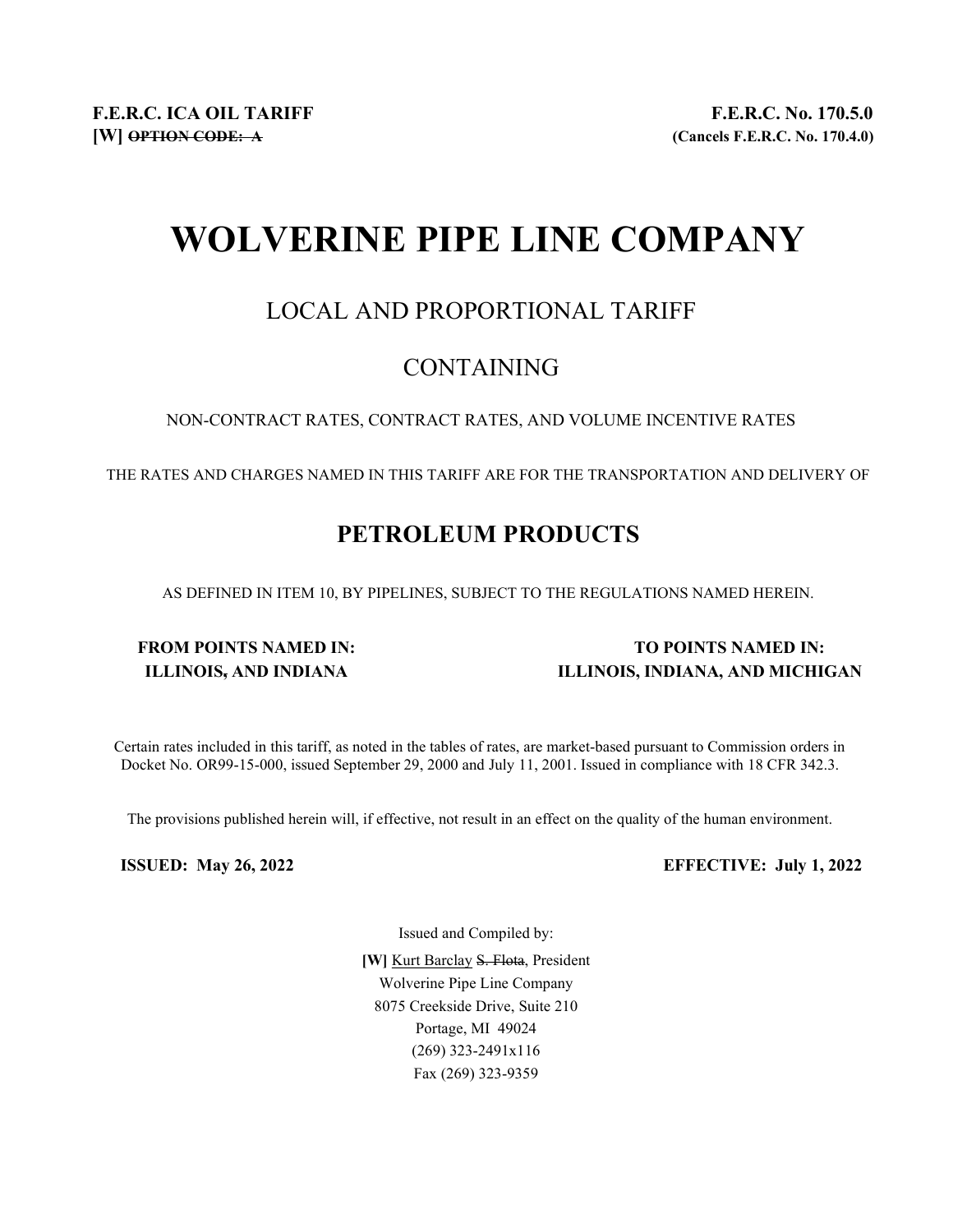#### TABLE OF CONTENTS

#### Subject Page No.

| Table 1: List of Points From and To Which Non-Contract Rates for Petroleum Products Apply | 3                       |
|-------------------------------------------------------------------------------------------|-------------------------|
| Table 2: List of Points From and To Which Contract Rates for Petroleum Products Apply     | $\overline{\mathbf{4}}$ |
| Table 3: Volume Incentive Rate On Ultra Low Sulfur On-Road Diesel                         | 5                       |
| Table 4: Volume Incentive Rate On On-Road Ultra Low Sulfur Diesel                         | 6                       |
| Table 5: Volume Incentive Rate On Reformulated Gasoline Blendstock (RBOB)                 | 7                       |
| <b>Table 6: Diluent Non-Contract Rates</b>                                                | 8                       |
| Table 7: Contract Incentive Rates to Woodhaven, MI                                        | 9                       |
| Table 8: Non-Contract Incentive Rates to Woodhaven, MI                                    | 10                      |
| <b>Rules &amp; Regulations</b>                                                            | $11 - 17$               |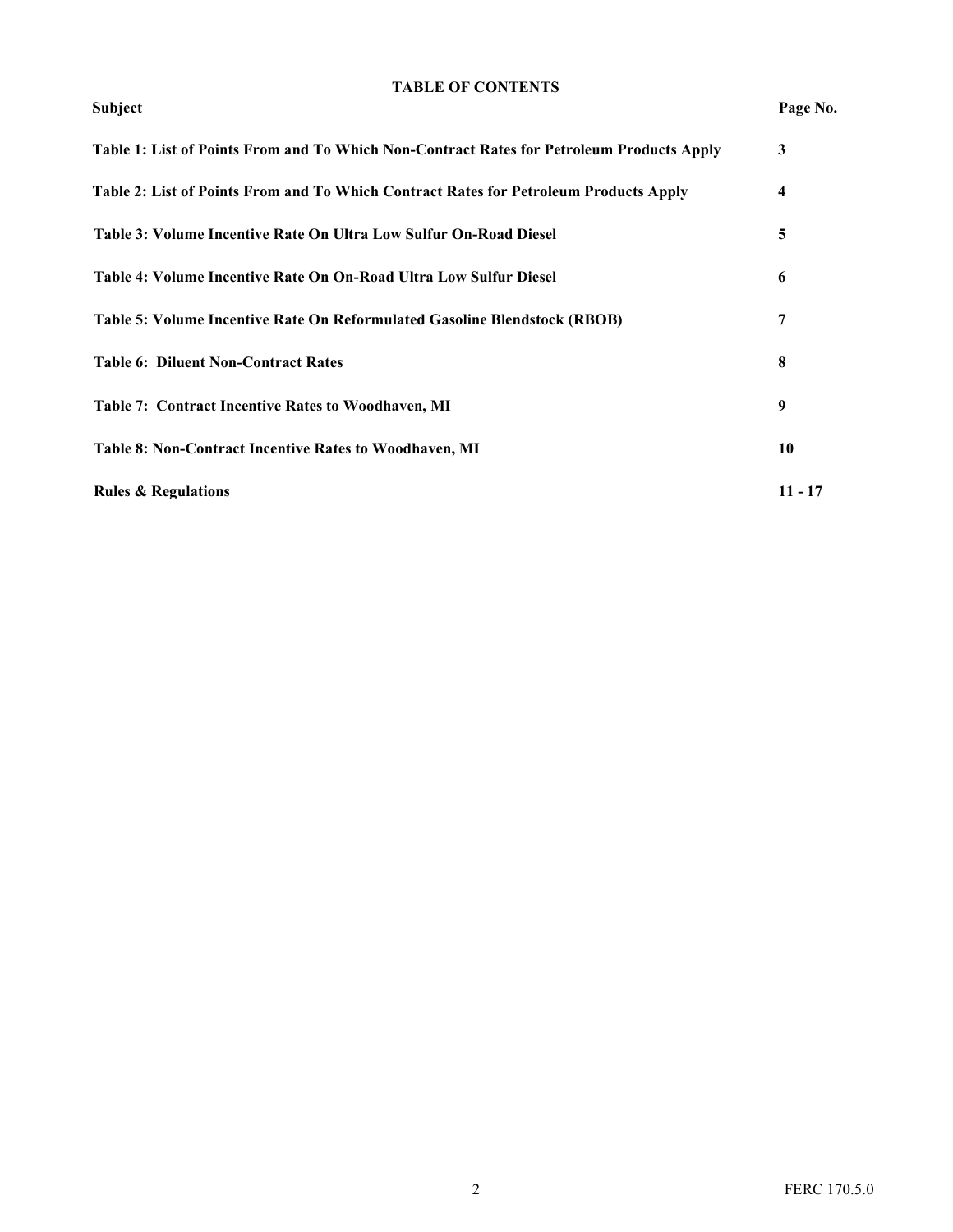#### TABLE 1: LIST OF POINTS FROM AND TO WHICH NON-CONTRACT RATES APPLY AND NON-CONTRACT RATES ON PETROLEUM PRODUCTS IN CENTS PER BARREL OF 42 UNITED STATES GALLONS

| <b>TO ESTABLISHED</b><br><b>DESTINATIONS</b>             | Hammond<br>(Whiting Refinery),<br>Lake County, Indiana | Hammond,<br>Lake County,<br>Indiana (H) | Joliet,<br>Will County,<br><b>Illinois</b> | Lemont-<br>Lockport, Will<br>County,<br><b>Illinois</b> |
|----------------------------------------------------------|--------------------------------------------------------|-----------------------------------------|--------------------------------------------|---------------------------------------------------------|
| <b>ILLINOIS</b><br>Lemont-Lockport, Will County          |                                                        |                                         | $[I]$ 15.15<br>16.47                       |                                                         |
| <b>INDIANA</b>                                           | $[I]$ 17.32                                            | $[I]$ 16.88                             | $[I]$ 59.47                                | $[I]$ 59.47                                             |
| Hammond, Lake County (I)                                 | 18.83(J)                                               | 18.35(A)                                | 64.65(G)                                   | 64.65 $(F)$                                             |
| MICHIGAN                                                 | $[I]$ 150.97                                           | $[I]$ 150.24                            | $[I]$ 157.19                               | $[I]$ 155.43                                            |
| Blackman Twp. (Jackson<br>Meter Station), Jackson County | 164.12                                                 | $163.33$ (D)                            | $170.88$ (D)                               | $168.97$ (D)                                            |
| Niles Twp. (Niles Meter)                                 | $[I]$ 77.44                                            | $[I]$ 76.68                             | $[I]$ 80.55                                | $[I]$ 80.55                                             |
| Station), Berrien County                                 | 84.19                                                  | $83.36$ (D)                             | 87.57                                      | 87.57                                                   |
| Woodhaven, Wayne County                                  | $[I]$ 214.03<br>$229.38$ (K)                           | $[I]$ 212.69<br>$227.95$ (K)            | $[I]$ 223.37<br>$239.39$ (K)               | $[I]$ 223.37<br>$239.39$ (K)                            |

#### [I] Rates on this page are increased.

#### NOTES (Applicable only to Table 1):

- (A) Applies to Hammond, Indiana movements from (1) Explorer Pipeline to ExxonMobil's Hammond Terminal, (2) Citgo's East Chicago Terminal to Marathon Pipe Line's Pipeline at Wolverine's Kennedy Avenue Station and (3) Marathon and Valero Terminals to Citgo's East Chicago Terminal.
- (B) This note currently not in use.
- (C) This note currently not in use.
- (D) For contract rates see Table 2.
- (E) This note currently not in use.
- (F) See Table 3 for Volume Incentive Rate applicable to Ultra Low Sulfur On-Road Diesel shipments.
- (G) See Table 4 for Volume Incentive Rate applicable to On-Road Ultra Low Sulfur Diesel shipments and see Table 5 for Volume Incentive Rate applicable to Reformulated Gasoline blend stock for Oxygenate Blending (RBOB) shipments.
- (H) Hammond Origins include Marathon and Valero Hammond Terminals, Buckeye Chicago Complex, Citgo E. Chicago Terminal, and Explorer Pipeline Hammond.
- (I) Hammond Destinations include Buckeye Chicago Complex, ExxonMobil Hammond Terminal, Citgo E. Chicago Terminal, and Marathon Pipe Line's Pipeline at Wolverine's Kennedy Avenue Station at Hammond, Indiana.
- (J) Applies to movements to Citgo's East Chicago Terminal at Hammond, Indiana only.
- (K) For contract and non-contract incentive rates, reference Table 8 and Table 9, respectively.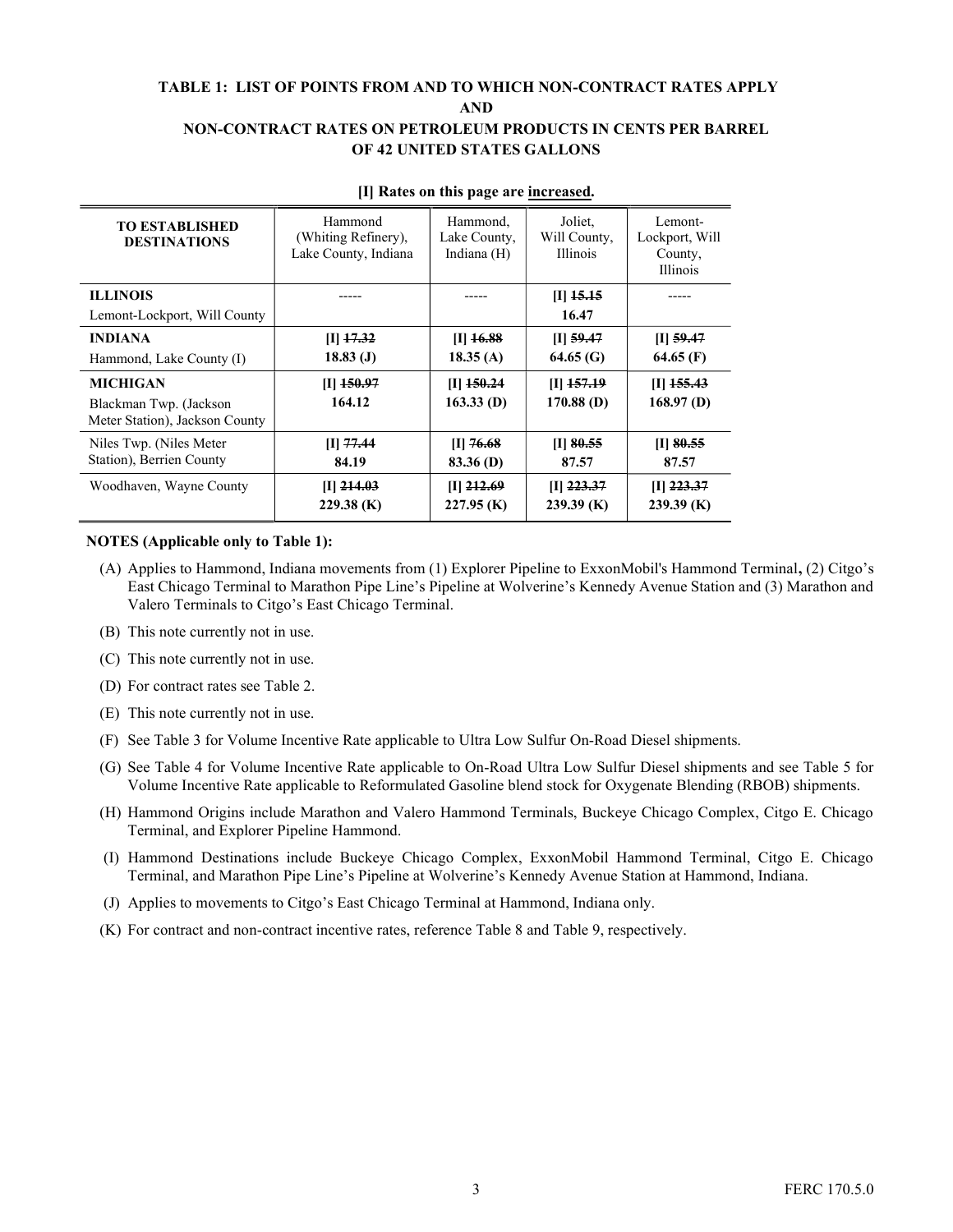#### TABLE 2: LIST OF POINTS FROM AND TO WHICH CONTRACT RATES APPLY AND CONTRACT RATES ON PETROLEUM PRODUCTS IN CENTS PER BARREL OF 42 UNITED STATES GALLONS

|                                                            | <b>CONTRACT RATES FROM:</b>             |                                            |                                                     |  |  |
|------------------------------------------------------------|-----------------------------------------|--------------------------------------------|-----------------------------------------------------|--|--|
| <b>TO ESTABLISHED</b><br><b>DESTINATIONS</b>               | Hammond,<br>Lake County,<br>Indiana (E) | Joliet,<br>Will County,<br><b>Illinois</b> | Lemont-Lockport,<br>Will County,<br><b>Illinois</b> |  |  |
| <b>MICHIGAN</b>                                            | $[I]$ 144.24                            | $[1]$ 147.33                               | III <del>147.82</del>                               |  |  |
| Blackman Twp. (Jackson Meter<br>Station), Jackson County   | 157.33(B)                               | 161.02 $(B)$                               | 161.36(B)                                           |  |  |
| Niles Twp. (Niles Meter Station),<br><b>Berrien County</b> | [I] 64.68<br>71.36 (B) $(C)$            |                                            |                                                     |  |  |

#### [I] Rates on this page are increased.

#### NOTES (Applicable only to Table 2):

- (A) This note currently not in use.
- (B) See Item No. 115 of this tariff for provisions of Carrier's contract rate program.
- (C) Contract rate is applicable only for barrels in excess of 496,837 and less than 1,600,918 per calendar quarter originating in Hammond and delivered to Niles, providing Shipper delivers at least 1,275,000 barrels from Hammond to Niles within the calendar quarter.
- (D) This note currently not in use.
- (E) Hammond Origins include Marathon and Valero Hammond Terminals, Buckeye Chicago Complex, Citgo E. Chicago Terminal, and Explorer Pipeline Hammond.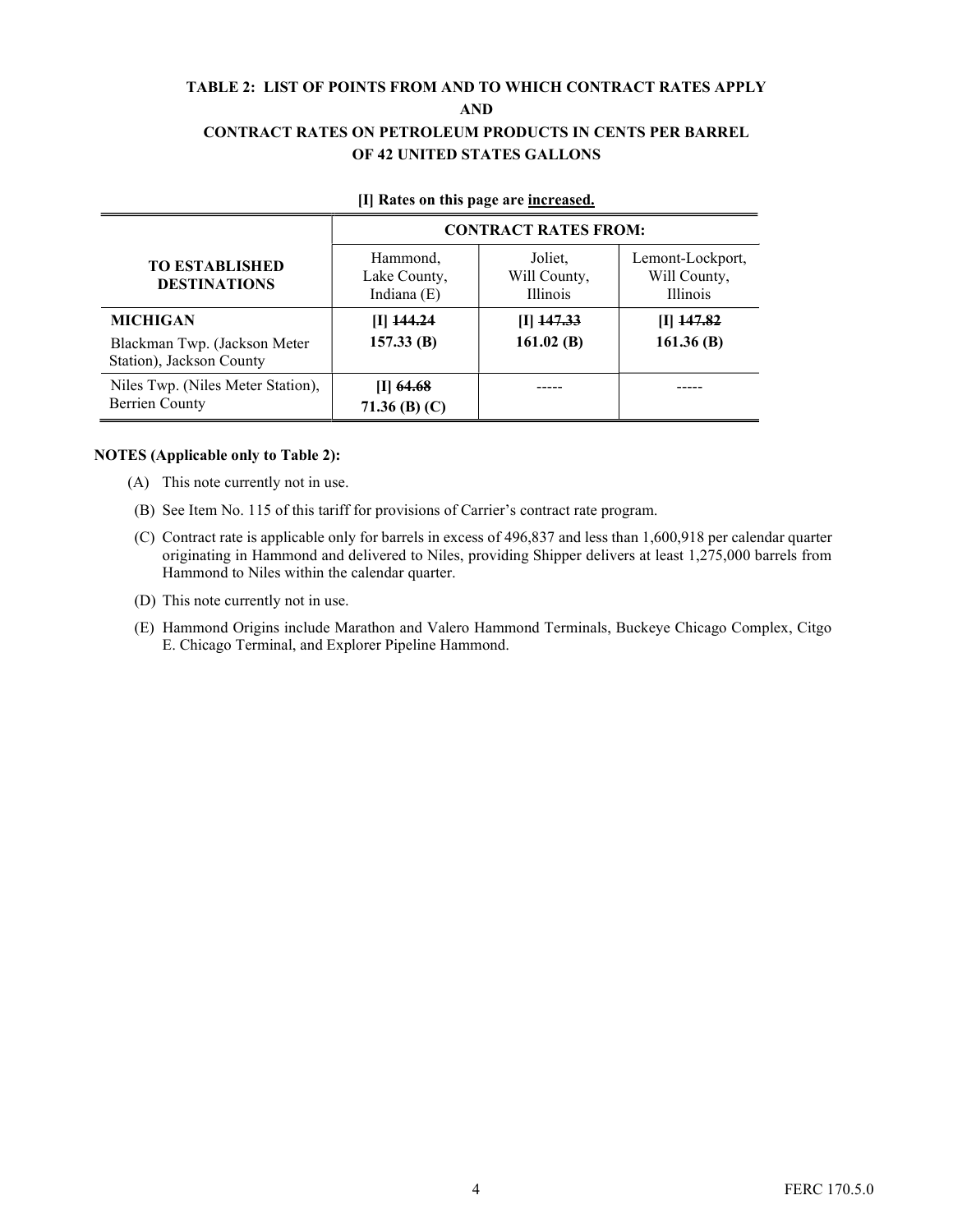#### TABLE 3: VOLUME INCENTIVE RATE ON ULTRA LOW SULFUR ON-ROAD DIESEL IN CENTS PER BARREL OF 42 UNITED STATES GALLONS

| <b>TO ESTABLISHED</b><br><b>DESTINATION:</b> | <b>FROM:</b>          | <b>PRODUCT</b><br><b>TYPE</b> | <b>ANNUAL</b><br><b>VOLUME</b> | <b>RATE</b>          |
|----------------------------------------------|-----------------------|-------------------------------|--------------------------------|----------------------|
| Hammond, Lake County,                        | Lemont-Lockport,      | Ultra Low Sulfur              | 1,825,001 Barrels              | Base Rate less 15.00 |
| Indiana $(C)$                                | Will County, Illinois | On-Road Diesel                | per year or more               | cents per barrel (B) |

#### [U] The rate on this page is **unchanged**.

#### NOTES (Applicable only to Table 3):

- (A) This note currently not in use.
- (B) Terms of Volume Incentive Rate:

1.) The term "Term" is defined as the twelve-month period beginning January 1, 2022 and ending December 31, 2022.

 2.) The term "Annual Volume" is defined as the total barrels of Ultra Low Sulfur On-Road Diesel delivered to Hammond, Indiana for any one shipper within the Term.

3.) Wolverine Pipe Line Company will invoice Shipper monthly based on the following two rates:

- Base Rate as shown in Table 1 applies to the first 1,825,000 barrels or less of Ultra Low Sulfur On-Road Diesel that any one Shipper ships from Lemont-Lockport, Illinois to Hammond, Indiana within the Term. The base rate shown in Table 1 is increased [I].
- Volume Incentive Rate shall be 15.00 cents per barrel less than the base rate as shown in Table 1 for shipments from Lemont-Lockport, Illinois to Hammond, Indiana and shall apply to barrels equal to or in excess of 1,825,001 barrels of Ultra Low Sulfur On-Road Diesel that any one Shipper ships from Lemont-Lockport, Illinois to Hammond, Indiana within the Term.

 4.) Shipments that apply to the above described Volume Incentive Rate program may not include petroleum products that are acquired from a third party prior to movement on Carrier and subsequently reacquired by the same third party after movement on Carrier where such actions are taken for the primary purpose of gaining eligibility for the Volume Incentive Rate described in Table 3 above.

 5.) The Volume Incentive Rate expires at the end of the Term unless amended, extended or previously canceled.

 (C) Hammond Destinations include Buckeye Chicago Complex, ExxonMobil Hammond Terminal, Citgo E. Chicago Terminal, and Marathon Pipe Line's Pipeline at Wolverine's Kennedy Avenue Station at Hammond, Indiana.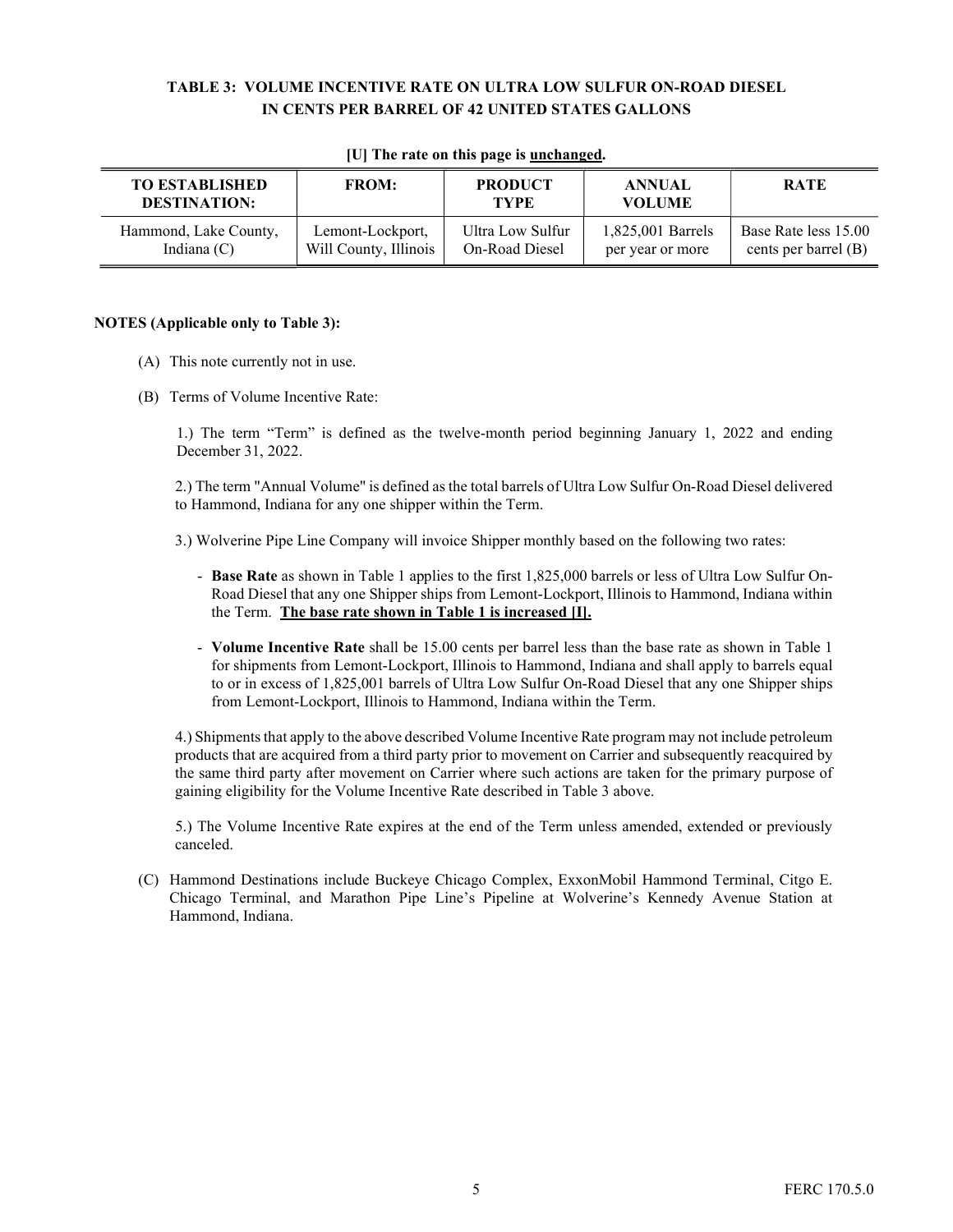#### TABLE 4: VOLUME INCENTIVE RATE ON ON-ROAD ULTRA LOW SULFUR DIESEL IN CENTS PER BARREL OF 42 UNITED STATES GALLONS

| <b>TO ESTABLISHED</b><br><b>DESTINATION:</b> | <b>FROM:</b>     | <b>PRODUCT</b><br><b>TYPE</b> | <b>ANNUAL</b><br><b>VOLUME</b> | <b>RATE</b>          |
|----------------------------------------------|------------------|-------------------------------|--------------------------------|----------------------|
| Hammond, Lake County,                        | Joliet, Will     | On-Road Ultra Low             | 1,825,001 Barrels              | Base Rate less 15.00 |
| Indiana $(C)$                                | County, Illinois | <b>Sulfur Diesel</b>          | per year or more               | cents per barrel (B) |

#### [U] The rate on this page is **unchanged**.

#### NOTES (Applicable only to Table 4):

- (A) This note currently not in use.
- (B) Terms of Volume Incentive Rate:
	- 1.) The term "Term" is defined as the twelve-month period beginning January 1, 2022 and ending December 31, 2022.

 2.) The term "Annual Volume" is defined as the total barrels of On-Road Ultra Low Sulfur Diesel delivered to Hammond, Indiana for any one shipper within the Term.

3.) Wolverine Pipe Line Company will invoice Shipper monthly based on the following two rates:

- Base Rate as shown in Table 1 applies to the first 1,825,000 barrels or less of On-Road Ultra Low Sulfur Diesel that any one Shipper ships from Joliet, Illinois to Hammond, Indiana within the Term. The base rate shown in table 1 is increased  $[I]$ .
- Volume Incentive Rate shall be 15.00 cents per barrel less than the base rate as shown in Table 1 for shipments from Joliet, Illinois to Hammond, Indiana and shall apply to barrels equal to or in excess of 1,825,001 barrels of On-Road Ultra Low Sulfur Diesel that any one Shipper ships from Joliet, Illinois to Hammond, Indiana within the Term.

 4.) Shipments that apply to the above described Volume Incentive Rate program may not include petroleum products that are acquired from a third party prior to movement on Carrier and subsequently reacquired by the same third party after movement on Carrier where such actions are taken for the primary purpose of gaining eligibility for the Volume Incentive Rate described in Table 4 above.

 5.) The Volume Incentive Rate expires at the end of the Term unless amended, extended or previously canceled.

 (C) Hammond Destinations include Buckeye Chicago Complex, ExxonMobil Hammond Terminal, Citgo E. Chicago Terminal, and Marathon Pipe Line's Pipeline at Wolverine's Kennedy Avenue Station at Hammond, Indiana.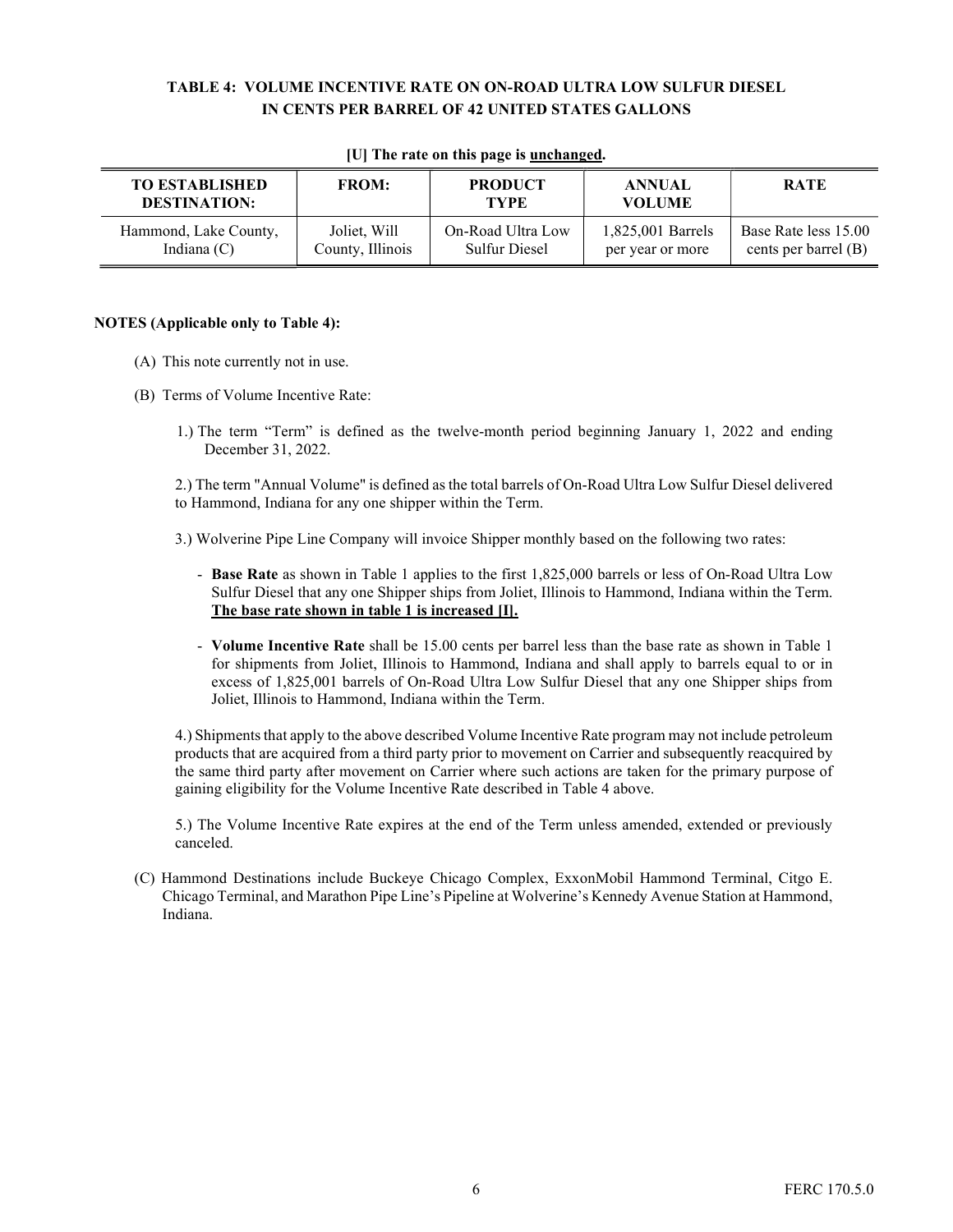#### TABLE 5: VOLUME INCENTIVE RATE ON REFORMULATED GASOLINE BLENDSTOCK FOR OXYGENATE BLENDING (RBOB) IN CENTS PER BARREL OF 42 UNITED STATES GALLONS

| <b>TO ESTABLISHED</b><br><b>DESTINATION:</b> | <b>FROM:</b>     | <b>PRODUCT</b><br><b>TYPE</b> | <b>ANNUAL</b><br><b>VOLUME</b> | <b>RATE</b>          |
|----------------------------------------------|------------------|-------------------------------|--------------------------------|----------------------|
| Hammond, Lake County,                        | Joliet, Will     | <b>RBOB</b>                   | 1,825,001 Barrels              | Base Rate less 20.00 |
| Indiana $(C)$                                | County, Illinois |                               | per year or more               | cents per barrel (B) |

#### [U] The incentive rate on this page is unchanged.

#### NOTES (Applicable only to Table 5):

- (A) This note currently not in use.
- (B) Terms of Volume Incentive Rate:
	- 1.) The term "Term" is defined as the twelve-month period beginning January 1, 2022 and ending December 31, 2022.

 2.) The term "Annual Volume" is defined as the total barrels of RBOB delivered to Hammond, Indiana for any one shipper within the Term.

3.) Wolverine Pipe Line Company will invoice Shipper monthly based on the following two rates:

- Base Rate as shown in Table 1 applies to the first 1,825,00 barrels or less of RBOB that any one Shipper ships from Joliet, Illinois to Hammond, Indiana within the Term. The base rate shown in table 1 is increased [I].
- Volume Incentive Rate shall be 20.00 cents per barrel less than the base rate as shown in Table 1 for shipments from Joliet, Illinois to Hammond, Indiana and shall apply to barrels equal to or in excess of 1,825,001 barrels of RBOB that any one Shipper ships from Joliet, Illinois to Hammond, Indiana within the Term.

 4.) Shipments that apply to the above described Volume Incentive Rate program may not include petroleum products that are acquired from a third party prior to movement on Carrier and subsequently reacquired by the same third party after movement on Carrier where such actions are taken for the primary purpose of gaining eligibility for the Volume Incentive Rate described in Table 5 above.

 5.) The Volume Incentive Rate expires at the end of the Term unless amended, extended or previously canceled.

(C) Hammond Destinations include Buckeye Chicago Complex, ExxonMobil Hammond Terminal, Citgo E. Chicago Terminal, and Marathon Pipe Line's Pipeline at Wolverine's Kennedy Avenue Station at Hammond, Indiana.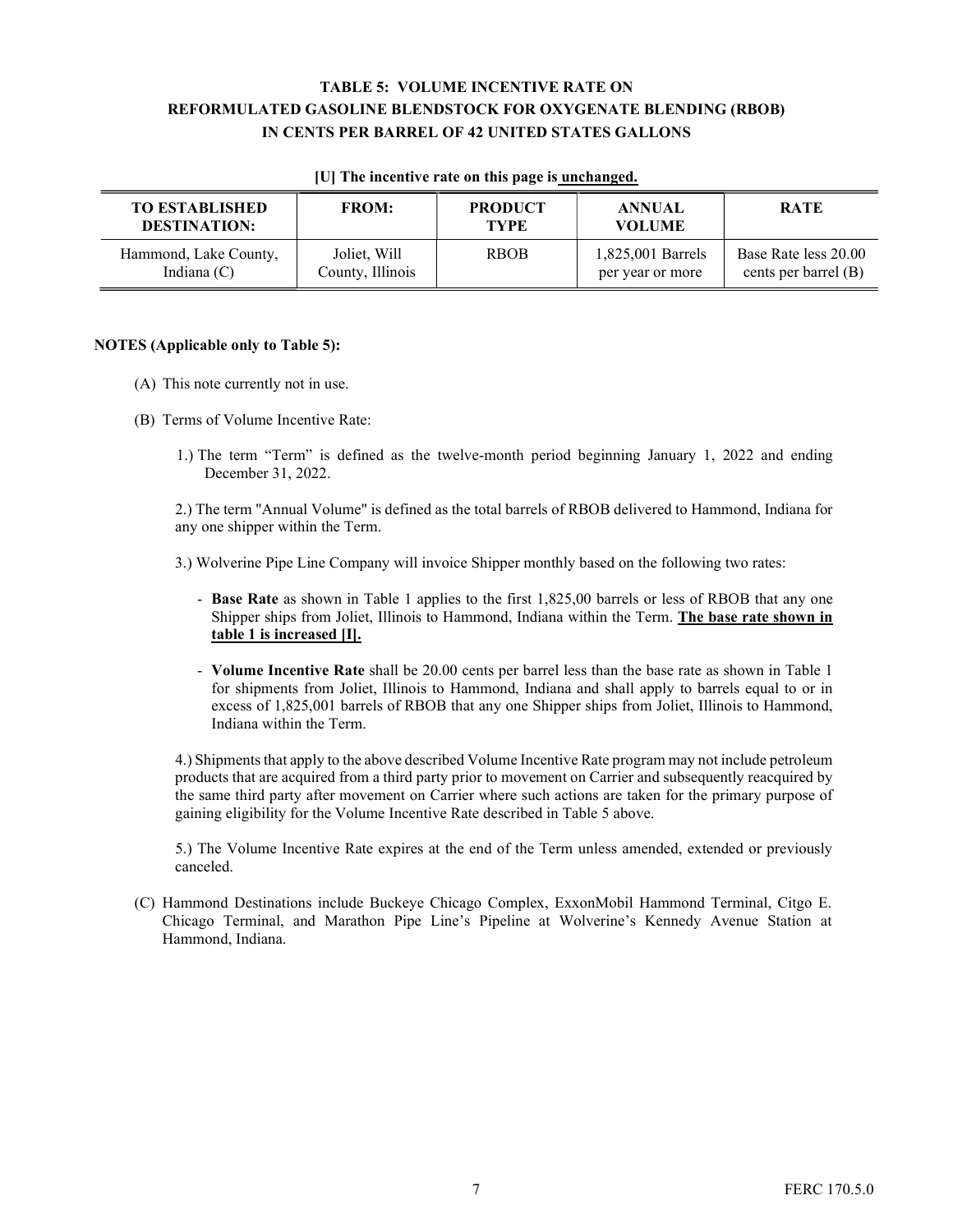#### TABLE 6: LIST OF POINTS FROM AND TO WHICH NON-CONTRACT RATES APPLY ON DILUENT IN CENTS PER BARREL OF 42 UNITED STATES GALLONS

|                                              | <b>NON-CONTRACT RATES FROM:</b>         |                                                        |                                            |                                                     |  |
|----------------------------------------------|-----------------------------------------|--------------------------------------------------------|--------------------------------------------|-----------------------------------------------------|--|
| <b>TO ESTABLISHED</b><br><b>DESTINATIONS</b> | Hammond,<br>Lake County, Indiana<br>(B) | Hammond<br>(Whiting Refinery),<br>Lake County, Indiana | Joliet.<br>Will County,<br><b>Illinois</b> | Lemont-Lockport,<br>Will County,<br><b>Illinois</b> |  |
| Gary (Black Oak Junction),                   | $[I]$ 56.79                             | $[I]$ 57.55                                            | $[I]$ 63.92                                | $[1]$ 63.92                                         |  |
| Lake County, Indiana (A)                     | 61.74 (B) $(C)$                         | 62.56(G)                                               | 69.49                                      | 69.49                                               |  |
| Hammond, Lake County,                        | $[I]$ 32.64                             | $[I]$ 33.34                                            | $[I]$ 56.09                                | $[1]$ 56.09                                         |  |
| Indiana $(D)$                                | 35.48 $(E)$                             | $36.24$ (F)                                            | 60.98                                      | 60.98                                               |  |

#### [I] Rates on this page are increased.

#### NOTES (Applicable only to Table 6):

- (A) Connection to BP Pipeline for delivery to Enbridge Pipeline's Southern Lights origin station in Manhattan, Illinois.
- (B) Hammond Origins include Marathon and Valero Hammond Terminals, Buckeye Chicago Complex, Citgo E. Chicago Terminal, and Explorer Pipeline Hammond.
- (C) For non-contract and volume incentive contract rates from Hammond, Indiana to Manhattan, Illinois see Joint Tariff 169.10.0 filed in connection with BP Midstream Partners LP.
- (D) Hammond Destinations include Buckeye Chicago Complex and Citgo E. Chicago Terminal.
- (E) Applies to Hammond, Indiana movements from Marathon and Valero Terminals to Citgo's East Chicago Terminal only.
- (F) Applies to movements to Citgo's East Chicago Terminal at Hammond, Indiana only.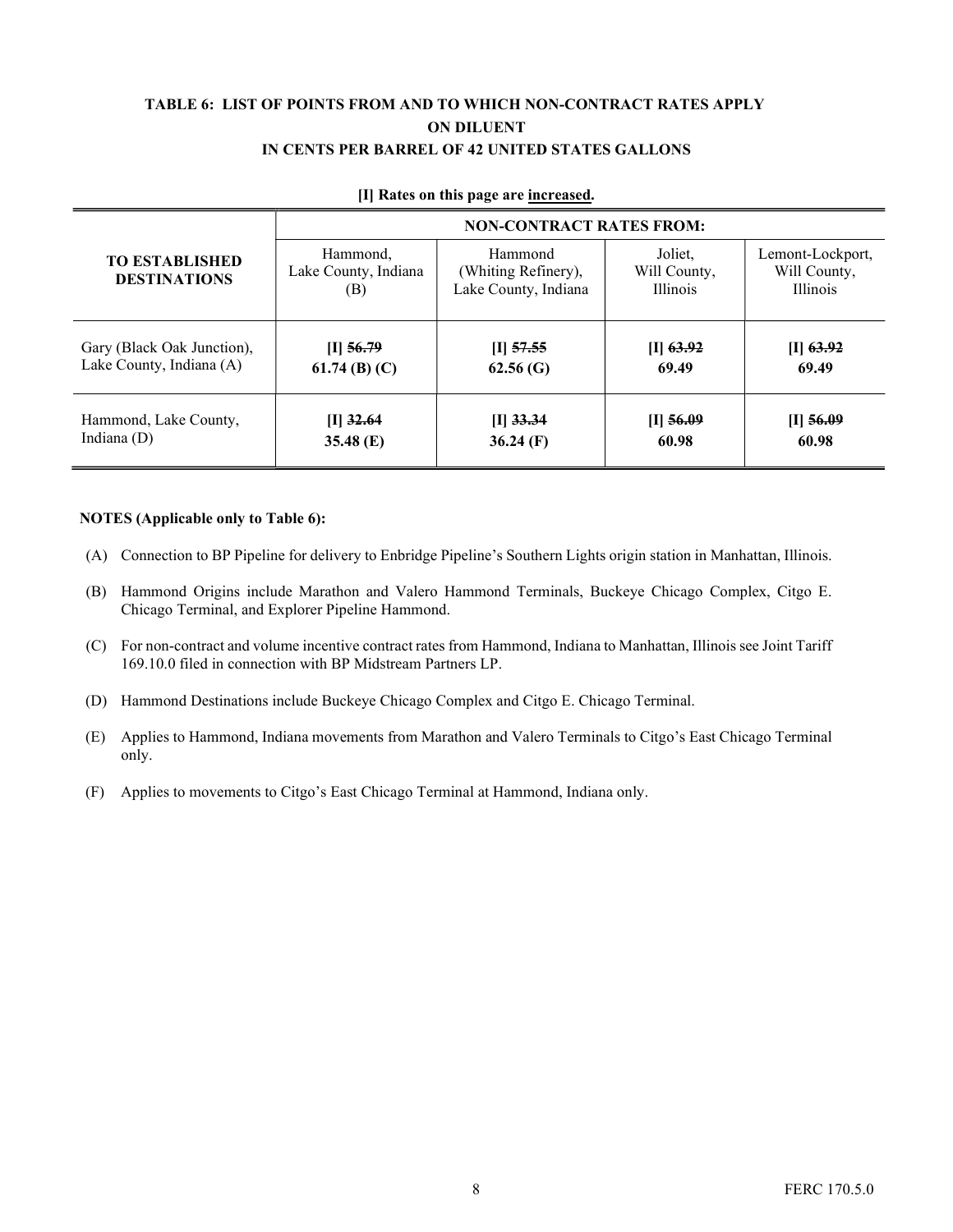#### TABLE [C] 8 7: LIST OF POINTS FROM AND TO WHICH CONTRACT INCENTIVE RATES APPLY AND CONTRACT INCENTIVE RATES ON PETROLEUM PRODUCTS IN CENTS PER BARREL OF 42 UNITED STATES GALLONS

|                                              | <b>CONTRACT RATES FROM:</b>               |                                                           |                                            |                                                     |  |
|----------------------------------------------|-------------------------------------------|-----------------------------------------------------------|--------------------------------------------|-----------------------------------------------------|--|
| <b>TO ESTABLISHED</b><br><b>DESTINATIONS</b> | Hammond,<br>Lake County,<br>Indiana $(B)$ | Hammond,<br>(Whiting Refinery)<br>Lake County,<br>Indiana | Joliet.<br>Will County,<br><b>Illinois</b> | Lemont-Lockport,<br>Will County,<br><b>Illinois</b> |  |
| <b>MICHIGAN</b> (A)                          |                                           |                                                           |                                            |                                                     |  |
| <b>Woodhaven, Wayne County</b>               |                                           |                                                           |                                            |                                                     |  |
| 19,999 bbls per day or less                  | $[I]$ 213.69 228.95                       | $[I]$ 215.03 230.38                                       | $[I]$ 224.37 240.39                        | $[I]$ 224.37 240.39                                 |  |
| 20,000 to 29,999 bbls per day                | $[I]$ 197.65 211.76                       | [I] 198.99 213.20                                         | [I] 208.34 223.21                          | $[I]$ 208.34 223.21                                 |  |
| 30,000 to 39,999 bbls per day                | $[I]$ 181.63 194.60                       | [I] 182.95 196.01                                         | [I] 192.31 206.04                          | [I] 192.31 206.04                                   |  |
| 40,000 to 49,999 bbls per day                | $[I]$ 165.59 177.41                       | [I] 166.92 178.84                                         | [I] 176.28 188.87                          | [I] 176.28 188.87                                   |  |

#### [I] Rates on this page are increased.

| 19,999 bbls per day or less   | $[I]$ 213.69 228.95 | $[I]$ 215.03 230.38 | [I] 224.37 240.39               | [I] 224.37 240.39   |
|-------------------------------|---------------------|---------------------|---------------------------------|---------------------|
| 20,000 to 29,999 bbls per day | $[I]$ 197.65 211.76 | [I] 198.99 213.20   | $[I]$ 208.34 223.21             | $[I]$ 208.34 223.21 |
| 30,000 to 39,999 bbls per day | $[I]$ 181.63 194.60 | $[I]$ 182.95 196.01 | $[I]$ 192.31 206.04             | [I] 192.31 206.04   |
| 40,000 to 49,999 bbls per day | $[I]$ 165.59 177.41 | $[I]$ 166.92 178.84 | $[I]$ 176.28 188.87             | $[I]$ 176.28 188.87 |
| 50,000 to 59,999 bbls per day | [I] $149.54$ 160.22 | $[I]$ 150.89 161.66 | $[I]$ 160.23 171.67             | $[I]$ 160.23 171.67 |
| 60,000 to 69,999 bbls per day | $[I]$ 133.52 143.05 | [I] 134.84 144.47   | $[I]$ 144.20 154.50             | $[I]$ 144.20 154.50 |
| 70,000 to 80,000 bbls per day | $[I]$ 117.48 125.87 | [I] 118.81 127.29   | $[I]$ $\frac{128.17}{2}$ 137.32 | $[I]$ 128.17 137.32 |

#### NOTES (Applicable only to Table 8):

- (A) Terms of Contract Rates:
	- 1) Contract Rates shall apply to the committed volumes of all Shippers ("TSA Shippers") that enter into a Transportation Services Agreement ("TSA") with Carrier pursuant to the Open Season conducted by Carrier from January 30, 2015 to April 8, 2015 ("Open Season"). The applicable rate tier will be based on the TSA Shipper's total volume commitment for all origin points listed above.
	- 2) Unless expressly agreed to in writing by Wolverine, Actual Shipments that apply toward a TSA Shipper's committed volume shall not include volumes that TSA Shipper acquired from a third party prior to movement on the Detroit Metro System and subsequently are reacquired by the same third party after transport on the Detroit Metro System (i.e. exchanges) where such actions are taken for the primary purpose of satisfying the committed volume. Wolverine may consider, special, infrequent exceptions to this provision for a defined, limited duration in the event TSA Shipper's normal refined products source is affected by infrequent maintenance activities such as a turnaround by a sourcing refinery.
	- 3) The "Term" is defined as a 10 year period starting as of the Commencement date of March 1, 2017 and ending 120 months after the Commencement date of March 1, 2017.
	- 4) Contract Rates expire at the end of the Term.
- (B) Hammond Origins include Marathon and Valero Hammond Terminals, Buckeye Chicago Complex, Citgo E. Chicago Terminal, and Explorer Pipeline Hammond.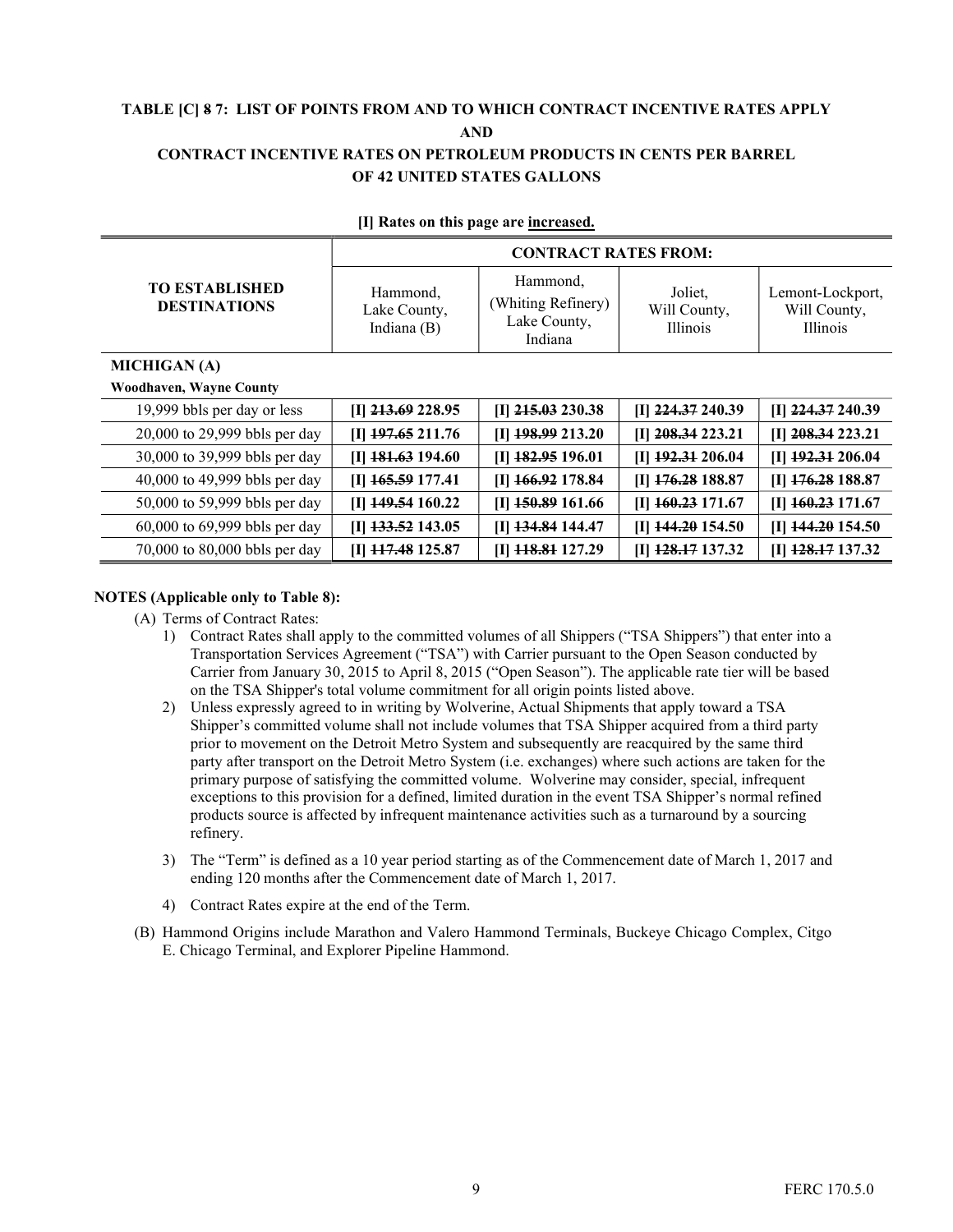### TABLE [C] 9 8: LIST OF POINTS FROM AND TO WHICH NON-CONTRACT INCENTIVE RATES APPLY

AND

#### NON-CONTRACT INCENTIVE RATES ON PETROLEUM PRODUCTS IN CENTS PER BARREL OF 42 UNITED STATES GALLONS

|                                              | <b>NON-CONTRACT INCENTIVE RATES FROM:</b> |                                                           |                                            |                                                     |  |
|----------------------------------------------|-------------------------------------------|-----------------------------------------------------------|--------------------------------------------|-----------------------------------------------------|--|
| <b>TO ESTABLISHED</b><br><b>DESTINATIONS</b> | Hammond,<br>Lake County,<br>Indiana (B)   | Hammond,<br>(Whiting Refinery)<br>Lake County,<br>Indiana | Joliet.<br>Will County,<br><b>Illinois</b> | Lemont-Lockport,<br>Will County,<br><b>Illinois</b> |  |
| <b>MICHIGAN</b> (A)                          |                                           |                                                           |                                            |                                                     |  |
| <b>Woodhaven, Wayne County</b>               |                                           |                                                           |                                            |                                                     |  |
| 19,999 bbls per day or less                  | $[I]$ 212.69 227.95                       | [I] 214.03 229.38                                         | [I] 223.37 239.39                          | $[I]$ 223.37 239.39                                 |  |
| 20,000 to 29,999 bbls per day                | $[I]$ 196.65 210.76                       | [I] 197.99 212.20                                         | $[I]$ 207.34 222.21                        | [I] 207.34 222.21                                   |  |
| 30,000 to 39,999 bbls per day                | $[I]$ 180.63 193.60                       | $II$ 181.95 195.01                                        | [I] 191.31 205.04                          | $[I]$ $191.31$ 205.04                               |  |
| 40,000 to 49,999 bbls per day                | $[I]$ 164.59 176.41                       | [I] 165.92 177.84                                         | $[I]$ 175.28 187.87                        | $[I]$ 175.28 187.87                                 |  |
| 50,000 to 59,999 bbls per day                | $[I]$ 148.54 159.22                       | [I] 149.89 160.66                                         | [I] 159.23 170.67                          | $[I]$ 159.23 170.67                                 |  |
| 60,000 to 69,999 bbls per day                | $[I]$ 132.52 142.05                       | [I] 133.84 143.47                                         | [I] 143.20 153.50                          | $[I]$ 143.20 153.50                                 |  |
| 70,000 to 80,000 bbls per day                | [I] 116.48 124.87                         | [I] 117,81 126.29                                         | $[I]$ 127, 17 136.32                       | $[I]$ 127, 17 136.32                                |  |

#### [I] Rates on this page are increased.

#### NOTES (Applicable only to Table 9):

(A) Terms of NON-Contract Rates:

- 1) Non-Contract Rates shall apply to all Shippers that did not enter into a TSA with Carrier pursuant to the Open Season, and to actual shipped volume in excess of TSA committed volumes and TSA makeup volumes of TSA Shippers that did enter into a TSA with Carrier pursuant to the Open Season.
- 2) The volume rate tier of Non-Contract Rates applicable to the uncommitted volumes of a TSA Shipper will be based on the averaged total volume (in bpd) including committed and uncommitted volumes (but excluding make-up volumes) received by such Shipper at one or more of the origin points listed above for transportation to Woodhaven, Michigan in a month.
- (B) Hammond Origins include Marathon and Valero Hammond Terminals, Buckeye Chicago Complex, Citgo E. Chicago Terminal, and Explorer Pipeline Hammond.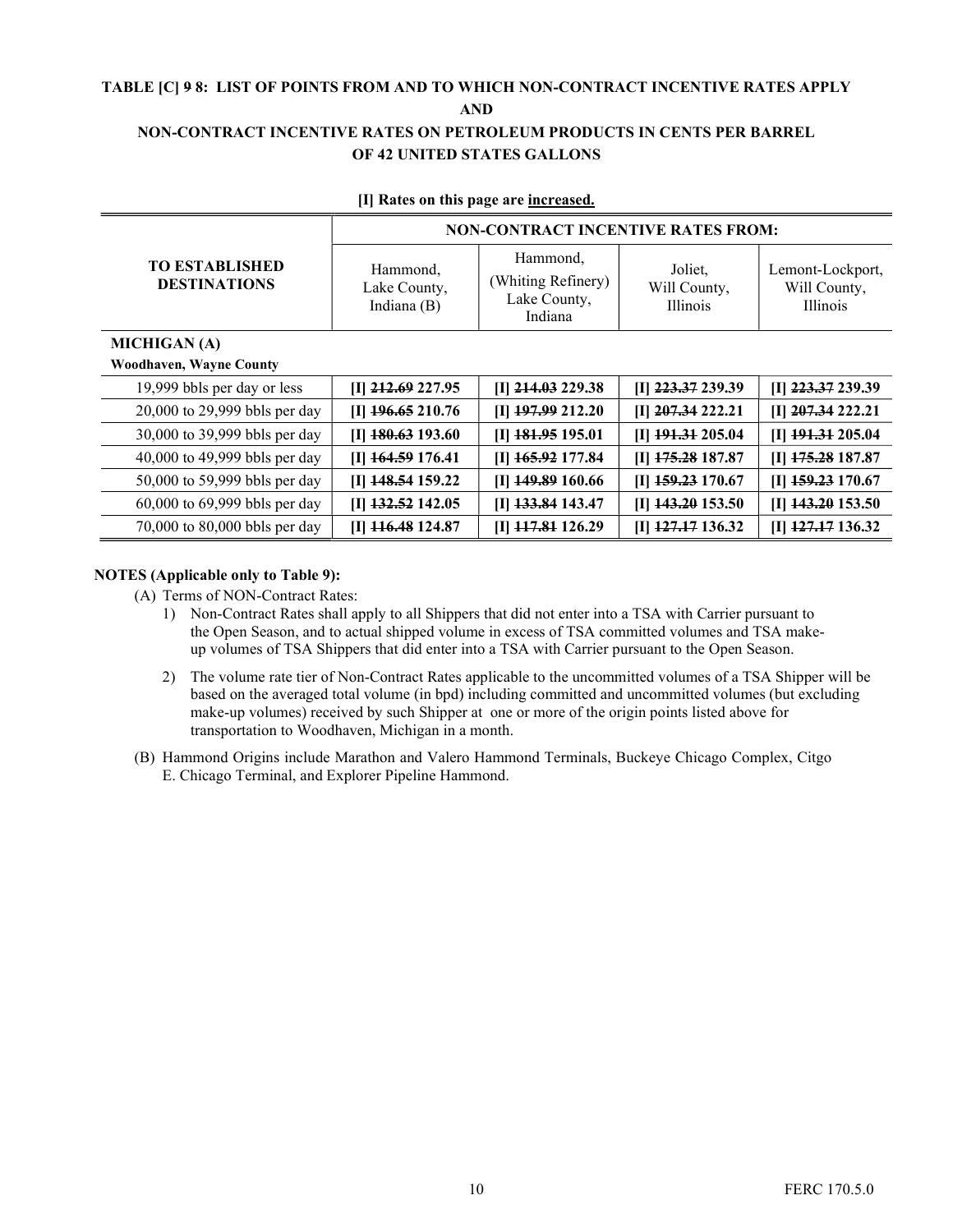Carrier will transport Petroleum Products from origin points named herein to destinations named herein subject to the following rules and regulations.

#### Item No. 5 Definitions

"Carrier" means Wolverine Pipe Line Company.

"Barrel" means forty-two (42) gallons, U.S. Measurement.

- "Distillate" means a general classification for one of the petroleum fractions which, when produced in conventional distillation operations, has a boiling point at 675°F.
- "Petroleum Products" means gasolines, Distillates and Diluent as further described in Item No. 10.
- "Diluent" means liquid light hydrocarbons with an API gravity at sixty (60) degrees Fahrenheit of forty-five (45) degrees or higher which are naturally occurring petroleum or atmospherically stable products of refining and fractionation, gas well condensates or gas plant condensates (natural gas liquids), or any material acceptable for delivery to BP Pipelines (North America) Inc. pipeline at Black Oak Junction in Gary, Indiana.

"Consignee" means the party to whom a Shipper has ordered the delivery of Petroleum Products.

"Shipper" means the party who contracts with the Carrier for transportation of Petroleum Products under the terms of this tariff.

#### Item No. 10 Specifications

- (a) Petroleum Products will not be accepted for transportation hereunder unless such products are free from water and other impurities; have a color not darker than No. 3 ASTM (except that gasolines to which artificial coloring has been added will be accepted for transportation regardless of color); have a vapor pressure not more than fifteen (15) pounds absolute at one-hundred (100) degrees Fahrenheit; have an API gravity at sixty (60) degrees Fahrenheit, not less than thirty (30) degrees and not more than eighty (80) degrees; have a viscosity not more than forty (40) seconds Saybolt Universal at onehundred (100) degrees Fahrenheit; and have a temperature not exceeding one-hundred and twenty-five (125) degrees Fahrenheit
- (b) Carrier may require the Shipper to furnish certified laboratory reports showing the results of tests of the Petroleum Products offered for transportation. Carrier may, but shall not be required to, also make such tests of such Petroleum Products as it deems necessary, and in the event of variance between Shipper's report and Carrier's test, Carrier's test shall prevail.

#### Item No. 15 Minimum Batch

- (a) All nominations for transportation of Petroleum Products shall be accepted in quantities of not less than ten thousand (10,000) Barrels of similar quality and color from one Shipper consigned to one consignee. Delivery will be made in whole or in part at destinations along Carrier's lines subject to the provisions of Item No. 20 and to the rates applicable to the destinations of actual delivery.
- (b) A Shipper shall be permitted to aggregate volumes with other Shippers in order to meet these minimum batch requirements.

#### Item No. 20 Minimum Delivery

No delivery of less than five thousand (5,000) tendered Barrels of Petroleum Products of a given quality and color will be made at any of the destinations along Carrier's line. The provisions of this item shall not apply to such buffer material as may be required under Item No. 25 or to delivery of interface commingled products as provided under Item No. 100.

#### Item No. 25 Tenders for Shipment - Shipping Schedules

(a) Carrier will prepare and furnish to each Shipper schedules showing the estimated time that each shipment will be received for transportation at origin points and the estimated time of arrival at destinations. Such schedules may be modified from time to time to the extent reasonably desirable to facilitate the efficient and economical use and operation of Carrier's facilities and to reasonably accommodate Shipper's needs for transportation. Carrier will furnish Shippers revised schedules when issued.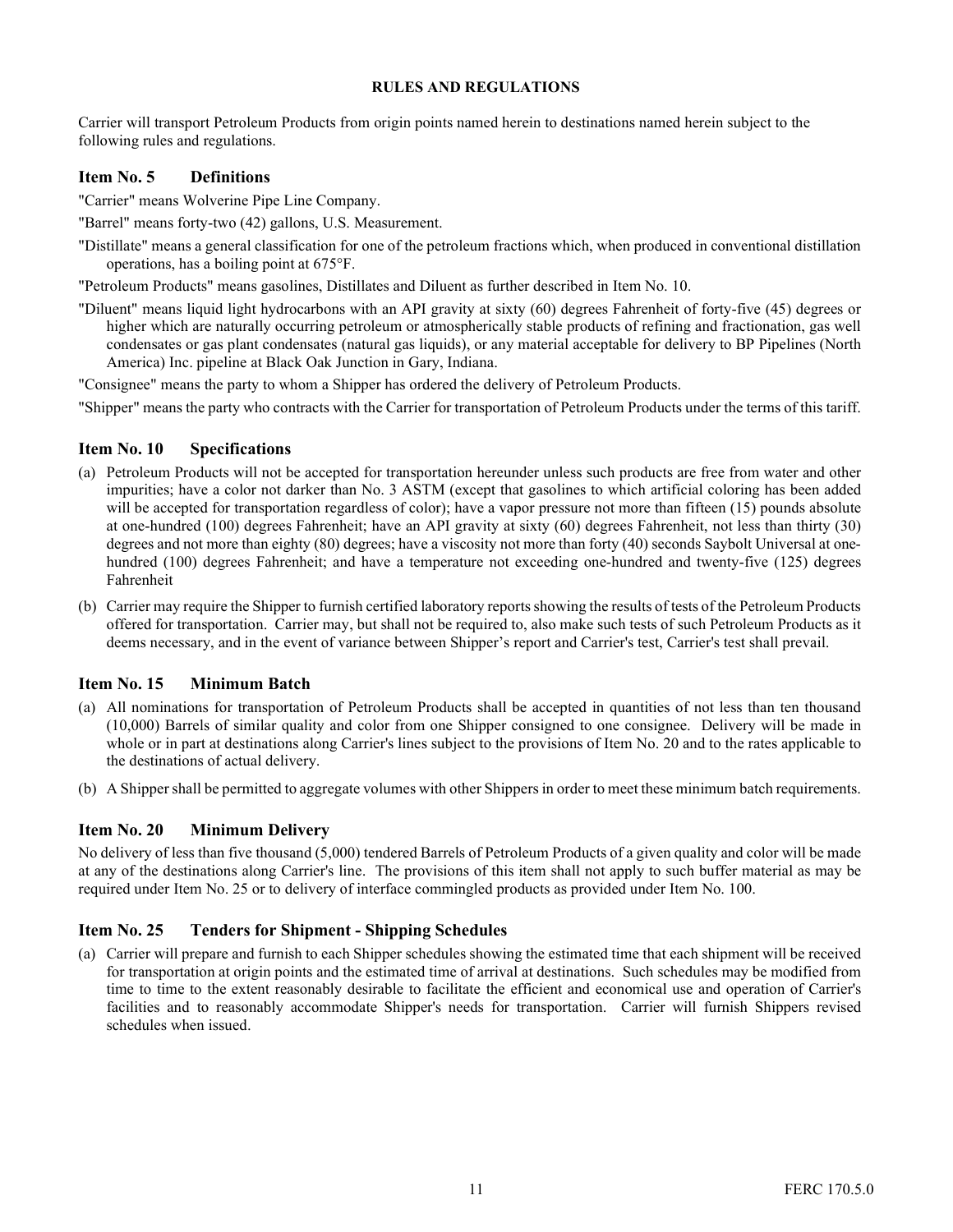- (b) Shipper shall have each shipment available in tankage connected to Carrier's origin stations at least eight (8) hours before the scheduled time for receipt by Carrier. When a product is not available in tankage within the time limits as aforesaid, acceptance of said product will be at the discretion of the Carrier; however, the Carrier will endeavor to accept same so long as such acceptance does not adversely affect operation of Carrier's facilities.
- (c) Nominations/Requests for Service; Shipping Schedules
	- (1) Nominations/requests for service are due to Carrier on or before 4:15 p.m. Central Time on the tenth (10th) day of the month preceding the month in which shipments are to be made. If the tenth (10th) day falls on a weekend or holiday, nominations are due the last business day preceding the tenth (10th) day.
	- (2) Shipper shall nominate all product movements, including all movements through common carrier breakout tankage at Stockbridge, MI, by accessing the Carrier's Shipper Information System ("SIS"). SIS requires that each nomination include the Cycle Number, the Shipper name, the product, the volume, the origination location, the source, and the destination location. Additionally, for common carrier breakout tankage, the Shipper shall specify the type and/or grade of product for which common carrier breakout tankage is required, the cycle for which such tankage is required, and the volume desired to be shipped for that cycle. The nomination shall be acknowledged on line in SIS by the Carrier as a valid request for service. In the alternative, Shipper may notify the Carrier in writing or by telephone, and Carrier shall acknowledge the nomination in writing as a valid request for service.
	- (3) Carrier shall schedule all nominated movements if space is available. Carrier's determination whether a nomination for shipment shall be approved or denied shall be made as soon as practicable, but in no event later than ten (10) days preceding the shipment cycle for which the nomination was made. In the event that Carrier denies a nomination/request for service, Carrier shall submit a written response to Shipper providing a full explanation of the nature, basis and reasons for such denial.
	- (4) Shipments pursuant to such nominations shall commence on or about the first (1st), eleventh (11th) and twenty-first (21st) day of each month. Each month is divided into three shipment cycles of approximately ten (10) days each.
	- (5) If space is available and operating conditions permit, Carrier may, at its reasonable discretion, accept Nominations, or revised Nominations after the Carrier's Monthly Nomination date.
	- (6) Because Petroleum Products are pumped in a certain sequence for efficient operation, Carrier reserves the right to specify the sequence of shipment of each kind of product on a nondiscriminatory basis.
	- (7) All common carrier breakout tankage at Stockbridge, MI shall be nominated in accordance with (2) above. Also, see Item No. 26 below.

#### Item No. 30 Segregation and Variations in Quality and Gravity

- (a) Carrier shall not be liable for variation in gravity or quality of Petroleum Products occurring while in its custody, resulting from normal pipeline operations.
- (b) Petroleum Products will be accepted for transportation on the condition that Carrier will use due diligence to transport same to destination with a minimum of contamination and to maintain the identity of each shipment. However, it being impracticable to maintain absolute identity of each inbound shipment of Petroleum Products, reasonable substitution of barrelage of the same kind of commodity will be permitted.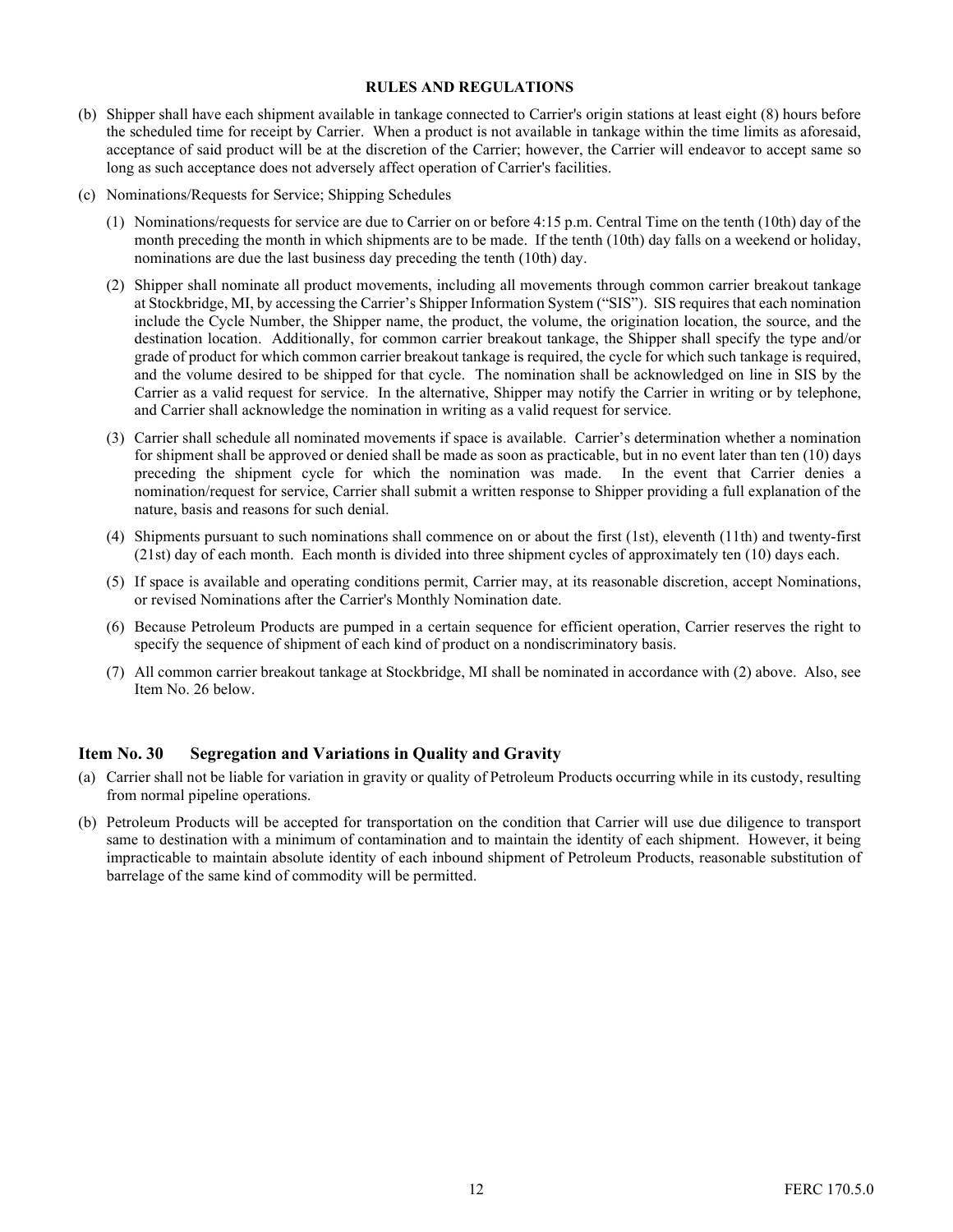#### Item No. 35 Origin and Destination Facilities Disposition of Products on Failure to Accept Delivery

- (a) Shipper shall provide reasonable evidence to Carrier that it has appropriate facilities to deliver Petroleum Products to the Carrier's manifold at origin stations at a rate equal to Carrier's full-line pumping rate and at a pressure as required by operating conditions.
- (b) No duty to transport will arise until Shipper has provided reasonable evidence to the Carrier that it has appropriate facilities connected to Carrier's system at destination points capable of receiving such shipments without delay at pressures and pumping rates required by Carrier, and has made necessary arrangements for accepting delivery of shipments promptly on arrival at destination.
- (c) In the event the Carrier has accepted Petroleum Products for transportation in reliance upon Shipper's representations as to acceptance at destination, and there is failure to take such Petroleum Products at destination as provided in paragraph (b) hereof, then and in such event Carrier shall have the right to divert, re-consign, or make whatever arrangements for disposition of the Petroleum Products it deems appropriate to clear its pipeline, including the right to sell the Petroleum Products at private sale for the best price obtainable. The Carrier may be a purchaser at such sale. Out of the proceeds of said sale, Carrier may pay itself all transportation charges and other necessary expense of caring for and maintaining the Petroleum Products and the balance shall be held for whosoever may be lawfully entitled thereto.
- (d) The Carrier shall not be liable for any damage to Shipper's or consignee's receiving facilities or products within such facilities resulting from the process of transferring custody of Petroleum Products from the Carrier to the Shipper or consignee.
- (e) For prorated pipeline segments, in the event the Carrier has accepted Petroleum Products for transportation in reliance upon Shipper's representation as to acceptance at destination, and there is failure to take such Petroleum Products at destination as provided in paragraph (b) hereof and the Carrier is forced to shut down operations of the pipeline facilities, the Shipper will be assessed penalties and fees as follows:
	- 1. Shipper will be assessed fees of one thousand dollars (\$1,000.00) for each hour of lost operation on the prorated pipeline segment.
	- 2. Shipper will be responsible for the prompt payment of any and all claims that may be brought against the Carrier from other Shippers or affected Parties as a result of the interruption of scheduled pipeline service.
	- 3. Shipper will be responsible for the prompt payment of any and all costs incurred by the pipeline to provide alternative service to its other Shippers whose Petroleum Products are delayed by the shutdown.

#### Item No. 40 Interconnection Agreements

Pursuant to its obligations under applicable law, Carrier shall connect with the facilities of a proposed Shipper upon request. Separate interconnection agreements in accordance with this tariff and these rules and regulations may be required of the proposed Shipper before any duty of transportation shall arise. The terms of such an interconnection agreement shall be offered on the same basis as agreements have been offered to, and entered into with, other Shippers similarly situated and on a nondiscriminatory basis.

#### Item No. 45 Measuring and Volume Corrections

Quantities at origin and destination shall be determined either by meters or tank gauges. All shipments will be received and delivered with volume corrected to sixty (60) degrees Fahrenheit by use of applicable API-ASTM-IP Tables. Shipper or consignee may have representatives present during testing, meter reading, calibration, and gauging. Full deductions will be made for all water and other impurities in Petroleum Products received or delivered.

#### Item No. 50 Diversion or Reconsignment

Diversion or re-consignment may be made without charge if requested by the Shipper at least forty-eight (48) hours prior to scheduled arrival at original destination, subject to the rates, rules, and regulations applicable from point of origin to point of final destination, upon condition that no out-of-line or backhaul movement will be made.

#### Item No. 55 Applicable Rates

Petroleum Products transported shall be subject to rates in effect on the date such Petroleum Products are received by the Carrier.

#### Item No. 60 Transportation Charges

(a) Transportation charges will be computed and collected at the rates provided herein, on the basis of the number of Barrels of Petroleum Products delivered at destinations, after volume corrections as provided in Item No. 45.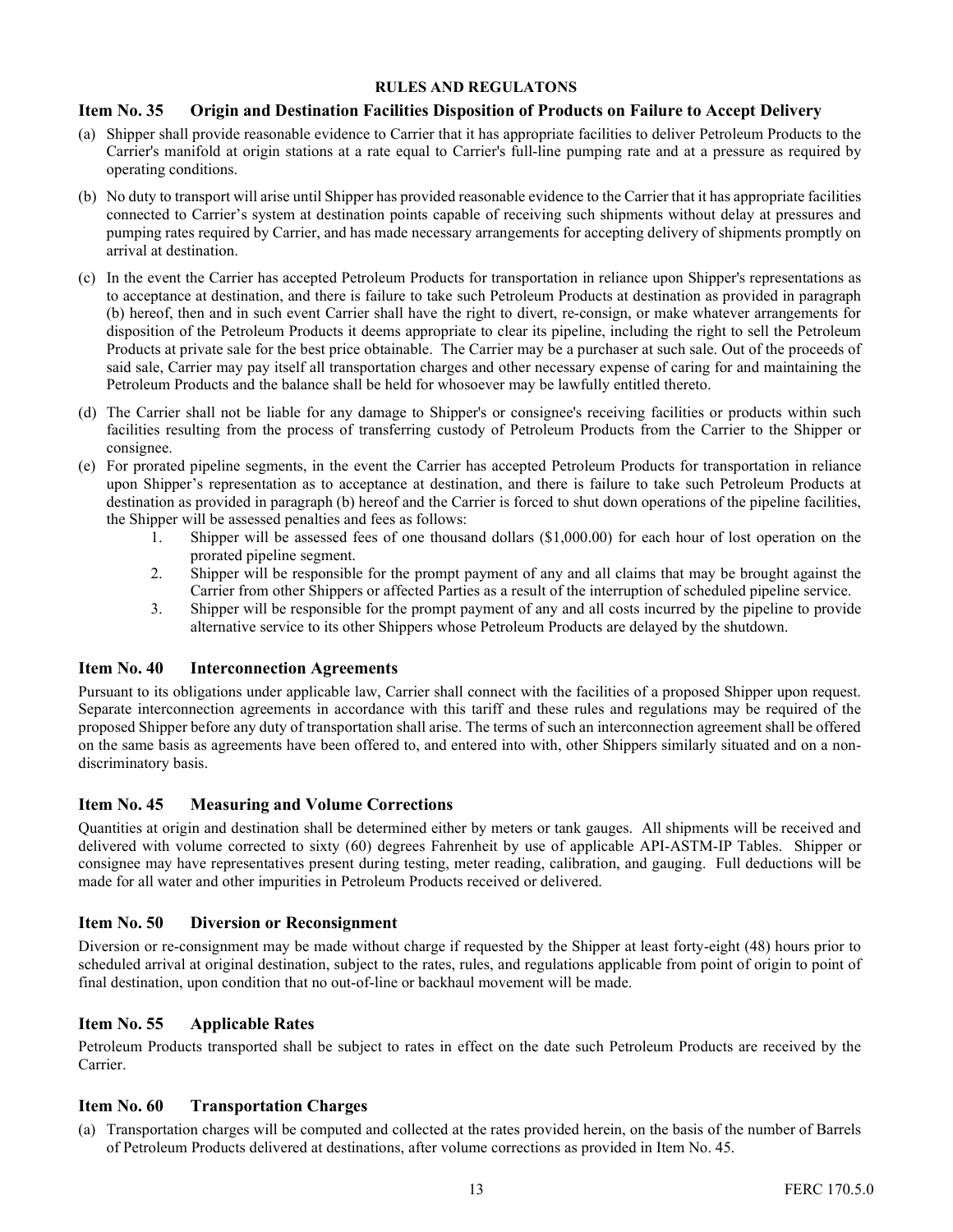- (b) All payments are due within 10 days of receipt of the invoice, unless the Carrier determines in a manner not unreasonably discriminatory that the financial condition of Shipper or Shipper's guarantor (if any) is or has become impaired or unsatisfactory or Carrier determines in a manner not unreasonably discriminatory it necessary to do so, in which case the payment due date shall be that specified in a written notice to the Shipper.
- (c) If any charge remains unpaid after the due date specified in Carrier's invoice, then such amount due may accrue an interest penalty from the day after the due date until paid, calculated at a rate per annum equal to the U.S. prime rate as published in the Wall Street Journal plus two percent (2%) per annum, or, if less, the maximum interest rate permitted by Applicable Law. In addition Shipper shall pay all documented costs incurred by Carrier to collect any unpaid amounts, including but not limited to reasonable attorney fees.
- (d) In the event Shipper fails to pay any such charges when due, Carrier shall not be obligated to provide Shipper access to Carrier's facilities or provide services pursuant to Carrier's tariff until such time as payment is received by Carrier and Shipper meets the requirements of the following paragraph. In addition, in the event Shipper fails to pay any such charges when due, Carrier shall have the right to setoff such amounts owed and future amounts owed against those amounts Carrier owes Shipper.
- (e) In the event Carrier determines in a manner not unreasonably discriminatory that the financial condition of Shipper or Shipper's guarantor (if any) is or has become impaired or unsatisfactory or Carrier determines in a manner not unreasonably discriminatory it is necessary to obtain security from Shipper, Carrier, upon notice to Shipper, may require any of the following prior to Carrier's delivery of Shipper's Petroleum Products in Carrier's possession or prior to Carrier's acceptance of Shipper's Petroleum Products: (1) prepayment of all charges, (2) a letter of credit at Shipper's expense in favor of Carrier in an amount sufficient to ensure payment of all such charges and, in a form, and from an institution, acceptable to Carrier, or (3) a guaranty in an amount sufficient to ensure payment of all such charges and in a form, and from a third party, acceptable to Carrier. In the event, Shipper fails to comply with any such requirement on or before the date supplied in Carrier's notice to Shipper, Carrier shall not be obligated to provide Shipper access to Carrier's facilities or provide services pursuant to this tariff until such requirement is fully met.
- (f) Carrier shall have a lien on all Petroleum Products delivered to Carrier to secure the payment of any and all transportation or any other charges that are owed Carrier. Such lien shall survive delivery of Petroleum Products to Shipper. Such lien shall extend to all Petroleum Products in Carrier's possession beginning with Shipper's first receipt of transportation or other services from Carrier. The lien provided herein shall be in addition to any lien or security interest provided by statute or applicable law. Carrier may withhold delivery to Shipper of any of Shipper's Petroleum Products in its possession and exercise any other rights and remedies granted under this tariff or existing under applicable law until all such charges have been paid as provided above.
- (g) If Shipper fails to pay an invoice by the due date, in addition to any other remedies under this tariff or under applicable law, Carrier shall have the right, either directly or through an agent, to sell at a private sale any and all Petroleum Products of such Shipper in its custody at fair market value at the time of sale. The proceeds of any sale shall be applied to the following order: (A) To the reasonable expenses of holding, preparing for sale, selling, and to the extent allowed by law, reasonable attorney's fees and legal expenses incurred by Carrier; and (B) To the satisfaction of the Shipper's indebtedness including interest herein provided from the date of payment is due. The balance of the proceeds of the sale remaining, if any, shall be paid to Shipper or, if there is a dispute or claim as to entitlement, held for whoever may be lawfully entitled thereto.

#### Item No. 65 Corrosion Inhibitors

Shipper may be required to inject oil-soluble corrosion inhibitor, approved by Carrier, in the Petroleum Products to be transported.

#### Item No. 70 Proration of Pipeline Capacity

When the total volume offered for shipment in accordance with Items No. 25 or No. 26 is greater than can be transported within the period covered by such offers, Petroleum Products offered by each Shipper for transportation will be transported in such quantities and at such time to the limit of Carrier's capacity, in accordance with Carrier's "Wolverine Pipe Line Company Proration" dated March 1, 2017 supplements thereto and reissues thereof, which is available upon request.

#### Item No. 75 Title

An offer of Petroleum Products for shipment shall be deemed a warranty of title by the Shipper, but acceptance shall not be deemed a representation by the Carrier as to title. The Carrier may, in the absence of adequate security, decline to receive any Petroleum Products which are in litigation, or as to which a dispute over title may exist, or which are encumbered by a lien.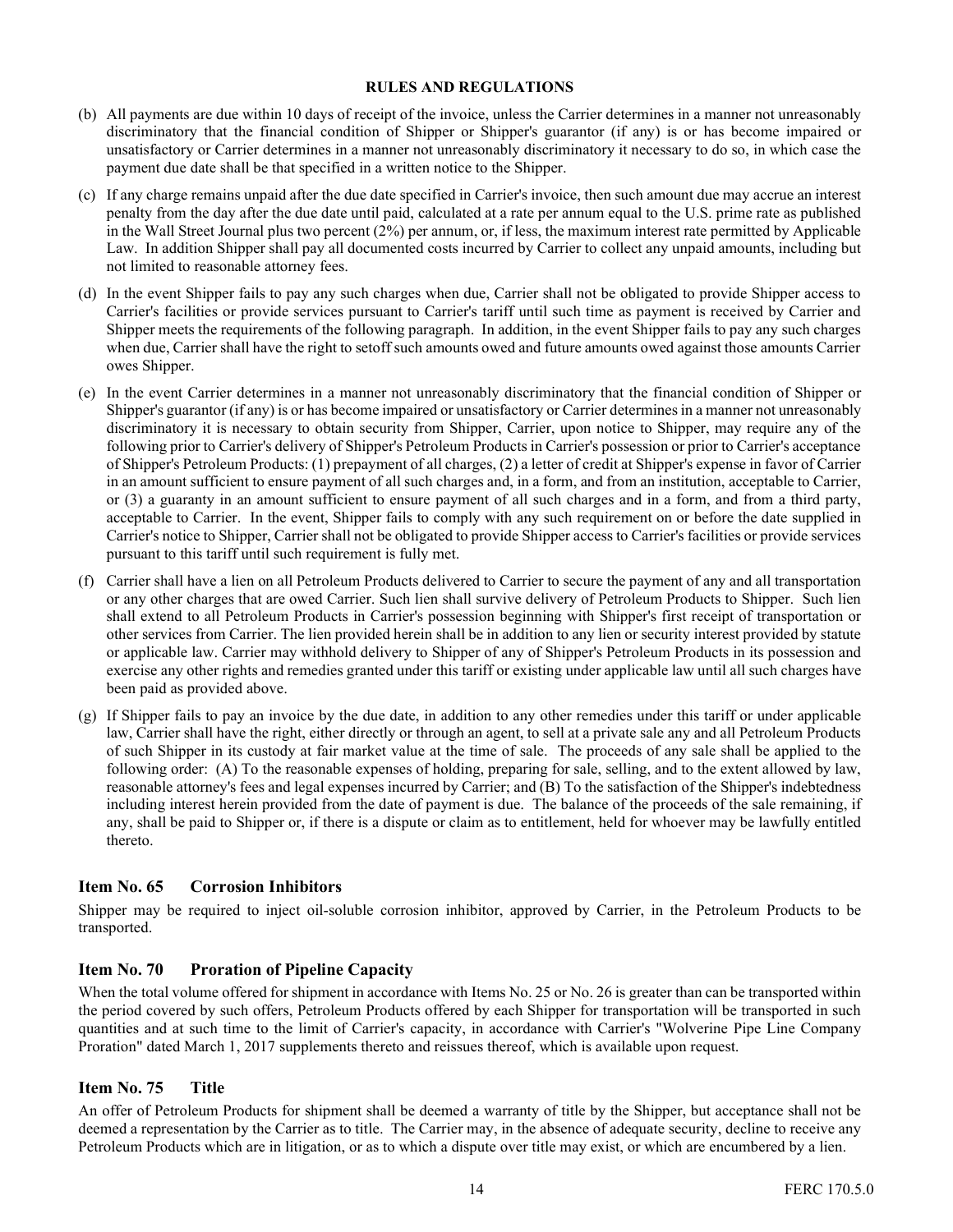#### Item No. 80 Liability of Carrier

The Carrier shall not be liable for any delay, damage, or loss caused by acts of God, public enemy, quarantine, authority of law, riots, nuclear or atomic explosion, floods, strikes, picketing, or other labor stoppages, whether of Carrier's employees or others, or act of default of Shipper or owner, or any other cause not due to the negligence of Carrier, whether similar or dissimilar to the causes herein enumerated. In the event of such loss each Shipper shall bear the loss in the same proportion as its share of the total quantity of the batch involved and shall be entitled to receive only so much of its share remaining after its due proportion of the loss is deducted.

Carrier shall compensate Shipper to the extent any such damage or loss is the result of Carrier's negligence by paying Shipper the lesser of Shipper's actual damages or an amount determined by multiplying the volume of such loss times the Platt's Oilgram Price Report/Chicago Pipeline for such product (or, if unavailable, other industry accepted price service selected by the Carrier) for the date of such damage or loss. Carrier's payment in accordance with this provision shall be Shipper's sole and exclusive remedy.

#### Item No. 95 Claims, Suits, Time for Filing

As a condition precedent to recovery, claims must be filed in writing with Carrier within nine (9) months after the delivery of the Petroleum Products or, in case of failure to make delivery, within nine (9) months after a reasonable time for delivery has elapsed; and suit shall be instituted against Carrier only within two (2) years from the day when notice in writing is given by Carrier to the claimant that Carrier has disallowed the claim or any part or parts thereof as specified in the notice. Where claims are not filed or suits are not instituted thereon in accordance with the foregoing provisions, Carrier shall not be liable and such claims will not be paid.

#### Item No. 100 Delivery Adjustments

- (a) Subject to Item No. 80 and Paragraph (b) of this Item No. 100, Carrier shall account to each Shipper for one-hundred (100) per cent of the Petroleum Products received in accordance with Item No. 45.
- (b) Interface generated between batches of different Petroleum Products in the pipeline will be subject to transportation charges to the final destination and will be disposed of in the following manner:
	- (1) Interface generated between Petroleum Products with compatible specifications will be fully included in the Petroleum Products shipment and will be divided equally (50-50) between those shipments which precede and follow this interface as nearly as operating conditions will permit.
	- (2) The interface of commingled Petroleum Products occurring in the pipeline between Petroleum Products having dissimilar basic physical characteristics, which commingled Petroleum Products cannot be readily absorbed into the shipments immediately preceding and following the interface (non-compatible interface), shall be retained in the pipeline [and transported to the destination?]. The non-compatible interface material resulting from each Distillate cycle will be prorated equally among the Shippers in that Distillate cycle and, subject to Paragraph (3) below, it shall be the Shipper's responsibility to remove such material from the Carrier's facilities.
	- (3) At destinations where no interface tanks are provided by the Carrier, the interface material will be delivered into facilities to be provided by the Shipper, such deliveries to be in proportion to their respective shipments to such destinations as nearly as operating conditions will permit.
- (c) Any settlement adjustments for overages and shortages borne by Carrier which are directly associated with handling Petroleum Products will be billed or credited to each Shipper in proportion to their respective shipments. Such settlement will be performed in the month subsequent to the month in which the overages and shortages occur.

#### Item No. 110 Temporary Service

Petroleum Products will be transported through Carrier's facilities only as provided in these rules, to the extent space is not utilized for the transportation of normal refined Petroleum Products, and subject to public notice, hereby given, that such service is temporary, and may be canceled at any time after notice Service thereof, as Carrier shall determine is necessary to properly serve its primary business of transporting normal refined Petroleum Products.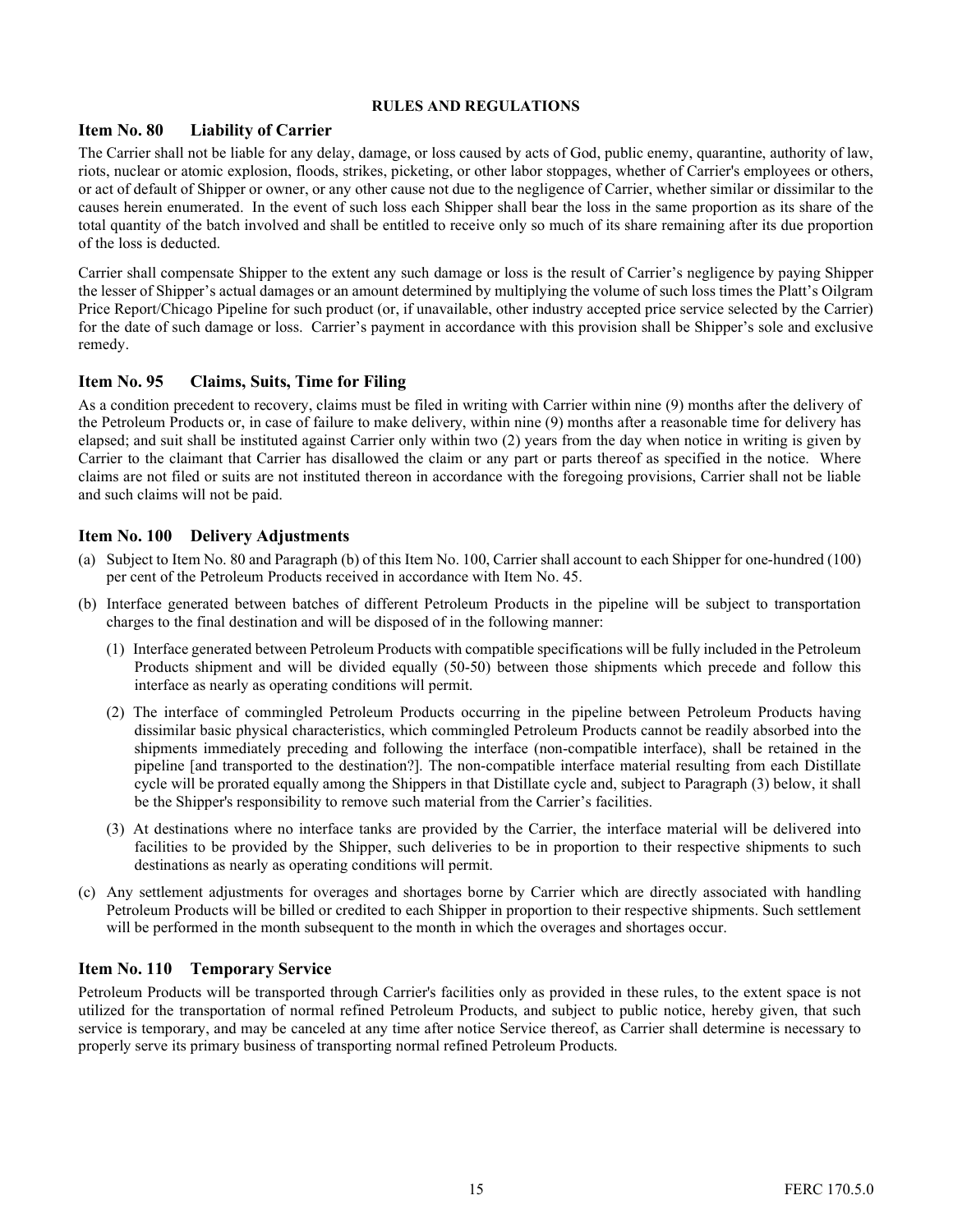#### Item No. 115 Wolverine Pipe Line Company's Table 2 Contract Rate Program

- (a) General Provisions Carrier is offering a contract rate program which provides for certain contract rates which are shown in Table 2 herein. Carrier's contract rate program shall be available to any Shipper that signs a 20 year contractual commitment to ship sufficient quantities of Petroleum Products through the Carrier's system to provide incremental revenue ("Incremental Revenue Obligation") to Carrier. Such annual Incremental Revenue Obligation must be no less than the annual equivalent of \$12,000,000 as of June 1, 2002 and adjusted for inflation as described in Item 115 (e). Only the portion of annual revenue that is above the Shipper's base amount paid to Carrier during the 12 months preceding the date that the contractual obligation is executed shall be applicable. Shipments that generate the above described incremental annual revenue may not include Petroleum Products that are acquired from a third party prior to movement on Carrier and subsequently reacquired by the same third party after movement on Carrier where such actions are taken for the primary purpose of gaining eligibility for the contract rates described in this tariff item.
- (b) Term Any Shipper who makes a contractual commitment, as described in Item 115 (a) above, prior to August 31, 2022 is eligible for Carrier's contract rates.
- (c) Waiver of Tankage Fee Any Shipper who has entered into the contractual arrangement with Carrier as described in Item 115 (a) above is qualified for a common carrier breakout tankage fee of \$0.0 per barrel for use of Carrier's Stockbridge tankage facility as further described in Item 26 herein.
- (d) Consequence of Insufficient Pipeline Capacity In the event that Carrier is unable to accept Shipper's entire nominated volume due to proration of pipeline capacity as described in Item 70 herein, the Shipper's Incremental Revenue Obligation will be reduced by the amount of revenue that was not generated due to such proration.
- (e) Adjustment of Incremental Revenue Obligation The annual Incremental Revenue Obligation will be adjusted annually for inflation based on the average of the Consumer Price Index - Urban ("CPI") and the Producer Price Index-Finished Goods ("PPI"), as published by the U. S. Bureau of Labor Statistics, or any successor indices.
- (f) Example of Contract Rate Program

A Shipper signs a contractual commitment with an effective start date of January 2003. The Incremental Revenue Obligation in Year 2003 would be \$11,958,800. Each January for the following 20 years, this Incremental Revenue Obligation would be adjusted as described in Item 115 (e) above. The example below illustrates such adjustments using preliminary CPI and PPI figures for June 2002 and assuming that CPI and PPI will increase by 2% for all future years beyond June 2002: